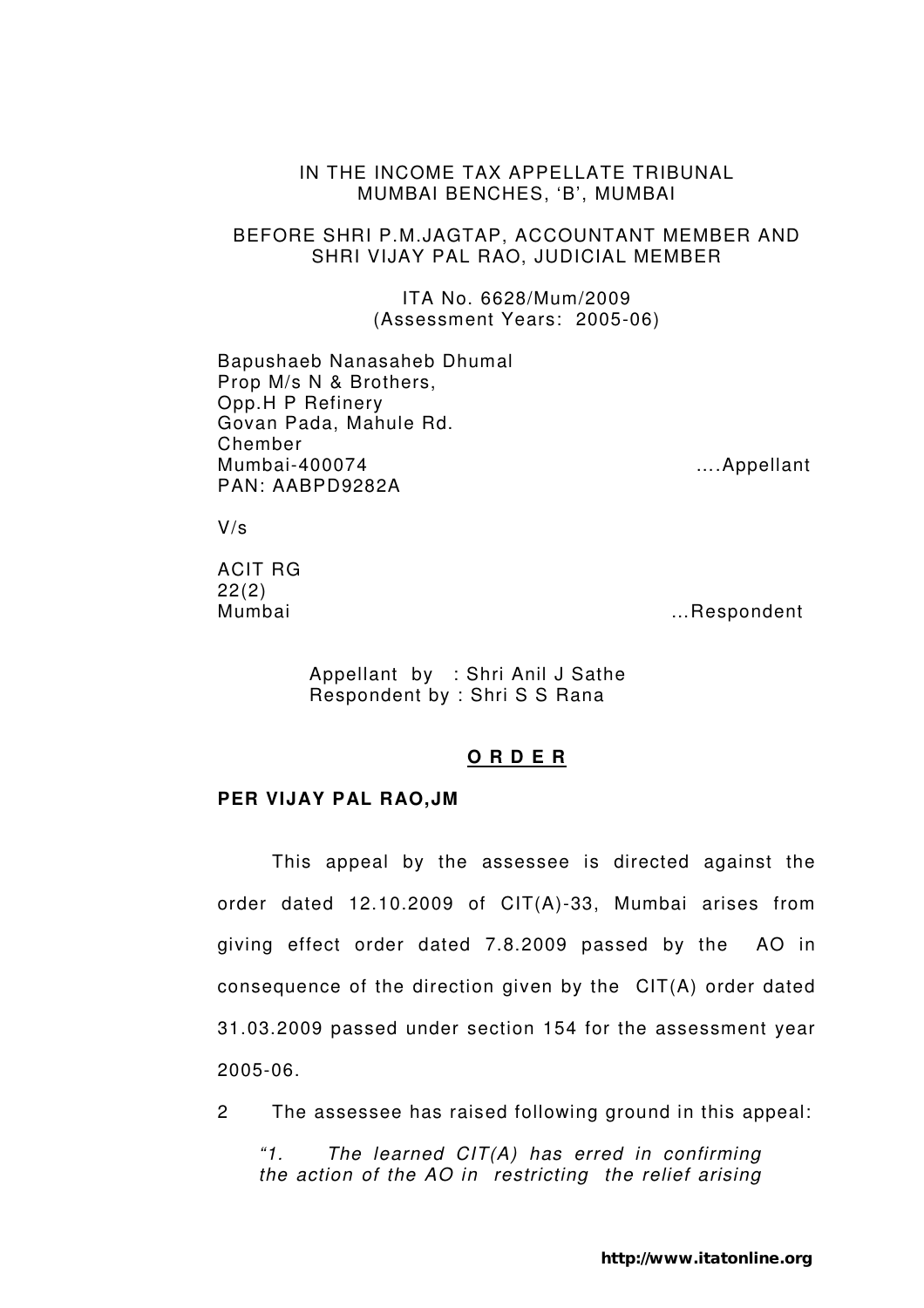out of the proviso to section 40(a)(ia) at Rs.23,28,567/- instead of Rs.2,83,43,188 as claimed by the appellant;

2. The learned  $CIT(A)$  has erred in concluding that the appellant has interpreted the proviso to section  $40(a)(ia)$  to suit his convenience.;

3. In the alternative and without prejudice to the above the learned CIT(A) erred in rejecting the contention of the appellant that the entire tax was deductible in March i.e. the last month of the previous year in respect of the entire sum of Rs.2,83,43,188 and thus the proviso squarely applied in respect of that sum.

4. The ld. CIT(A) erred in not appreciating that the method of accounting of crediting income on  $31^{st}$ March, from which tax was deducted was consistently followed by the assessee, explained to the assessing officer and accepted by him."

3. From the grounds of appeal, the only issue arises for our consideration and adjudication is whether in the facts and circumstances of case, the CIT(A) is justified in confirming the disallowance made by the AO u/s 40(a)(ia) in respect of the payment against which the TDS was deduced in the month of March 2005 and deposited before the due date of filing of the return.

4. The relevant fact emerging from the record are as under:

4.1 The assessee is carrying on the agency work of various corporate and transporting the petroleum to various locations. During the year, the assessee paid Rs.2,83,43,188 to various contractor. The AO noticed that the payment of TDS was not made within the statutory period in respect of payments of the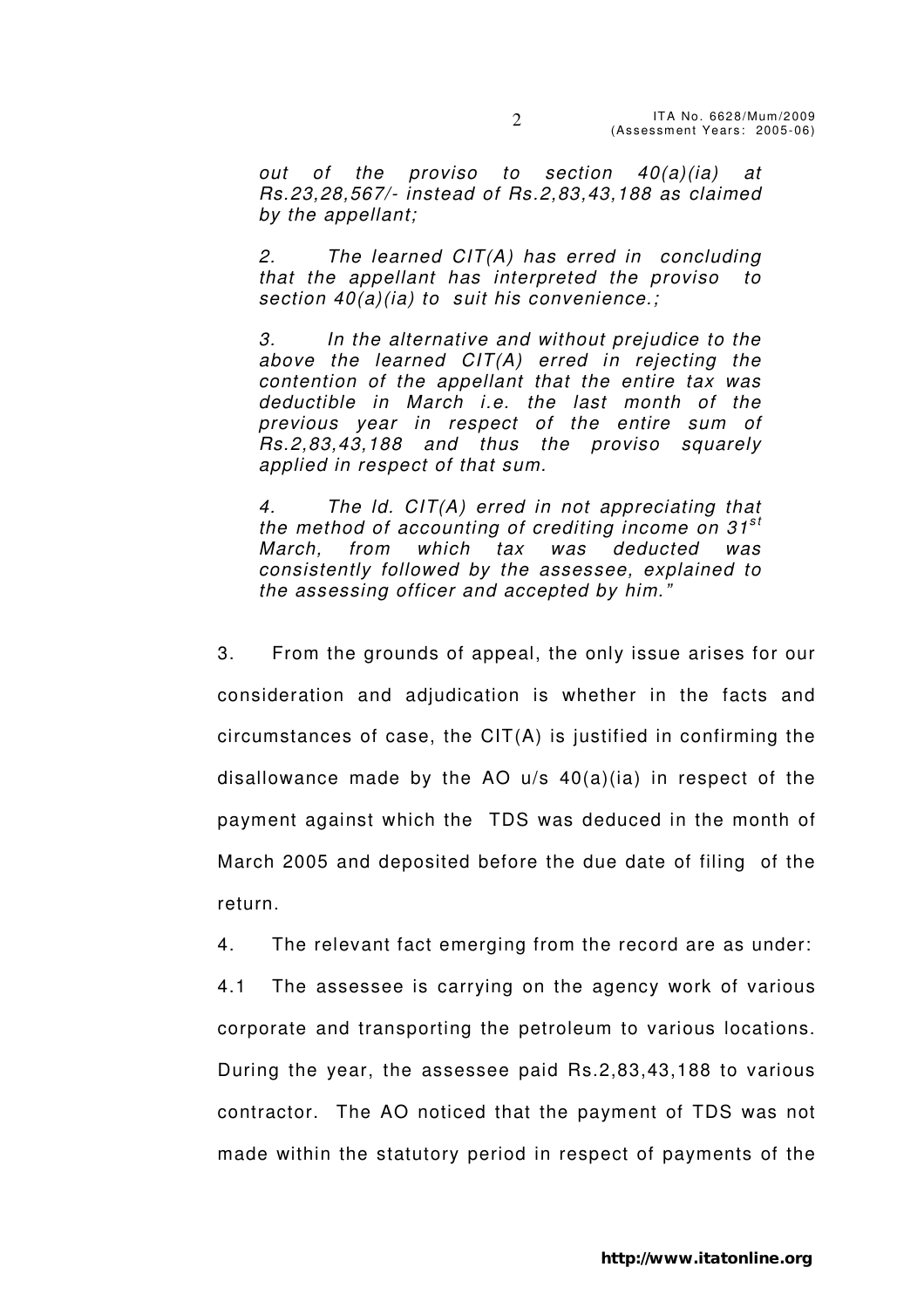contractors and therefore, it required to be disallowed u/s 40(a)(ia). The assessee claimed before the AO that the entire payment was made in the month of March 2005 and tax was deducted in the month of March 2005 only Therefore, the tax deposited on 21.09.2005 is within the statutory period as provided u/s 40(a)(ia) being before the due date of filing the return of income as per section 139(1) of the Act. In the original assessment framed on 28.11.2007, the AO disallowed the entire expenditure of Rs.2,83,43,188/- on the ground that the payment of TDS were made beyond the statutory period. The assessee challenged the disallowance before the CIT(A)

5. The CIT(A) dismissed the appeal of the assessee and confirmed the disallowance made by the AO vide order dated 21.05.2008. Subsequently, The assessee filed the petition u/s 154 for rectification of the order dated 21.05.2008 of the CIT(A) on the ground that the due date for filing of the return in the case was 31.10.2005 and the return was filed on 29.10.2005, the assessee paid the tax on 21.09.2005 which is before the due date of filing of the return as prescribed u/s 139(1). Thus the assessee pleaded in the petition u/s 154 that in view of the retrospective amendment in section 40(a)(ia) vide Finance Act (No.2), 2008 with effect from 01.04.2005 the expenditure should be allowed as deduction. Consequently, the CIT(A) passed the order date 32.03.2009 u/s 154 and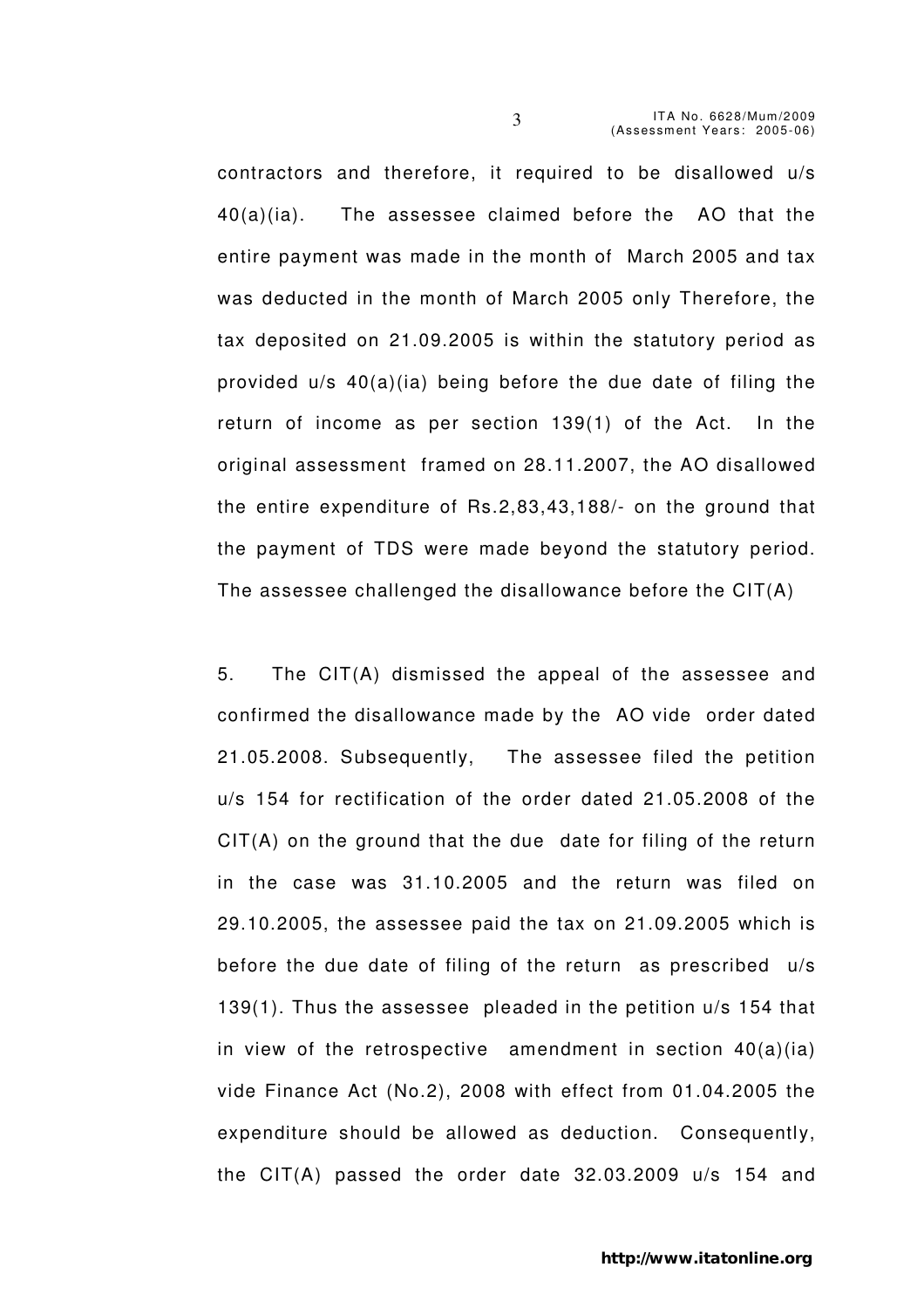thereby directed the AO to give relief to the assessee directly in compliance with the said section and after making the proper verification as available before him. While giving effect to the order, the AO has given a finding that the actual payment made /credited in respect of those parties in the Month of March only of Rs. Rs.2,83,43,188/ and rest of the amount was paid before the month of March, 2005 during he Financial Year relevant to the assessment year under consideration. Therefore, the AO has allowed the deduction only to the extent of Rs..2,83,43,188/- and maintained the disallowance of the balance expenditure.

6. On further appeal, the CIT(A) confirm the addition made by the AO vide impugned order.

7. Before us, the learned AR of the assessee has submitted that the provision of section 194C are relevant only to the extent of ascertaining the deductibility of the tax on certain payment and not the actual deduction and deposit of the tax. The condition for actual deduction and deposits are prescribed u/s 40(a)(ia) for disallowing the expenditure. He has referred the sub-clause A and B of clause (ia) of sub-section (a) of section 40 and submitted that when the tax was deducted during the last month of previous year the same was required to be paid on or before the due date as per sub-section (1) of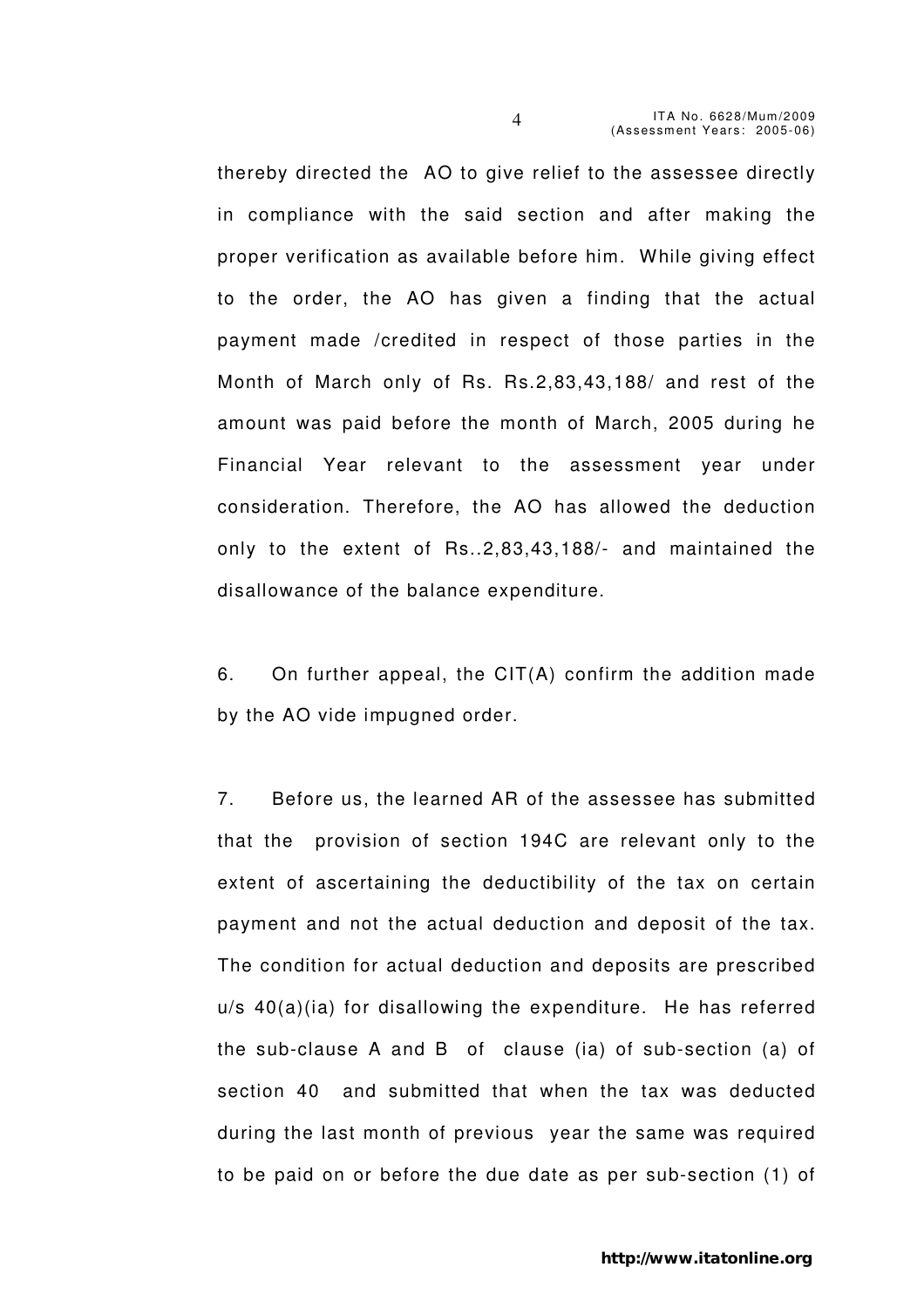section 139. The assessee has deducted the tax only on 31.03.2005, and duly deposited the tax on 21.09.2005 which is before the due date of filing of the return as per the provisions of section 139(1). He has further referred the proviso to section 40(a)(ia) and submitted that in the cases where the tax is deducted in the subsequent year then such sum is allowable as deduction in the previous year in which such tax has been paid and similarly, when the tax has been deducted during he last month of the previous year but paid after the due date the said sum is allowable only in the previous year in which it has been paid. The another instance when the tax has been deducted during any other month of the previous year (except the last month) but paid after the end of the previous yea then the same is allowable as deduction in computing the income of the previous year in which it has been paid. Thus, the learned AR has submitted that the actual deduction and payment is governed by the provisions of section 40(a)(ia) for disallowance of the expenditure and not by the provisions of section 194C or any other provisions of Chapter –XVIIB. He has further contended that the provisions of section 40(a)(ia) has been amended by the Finance Act, 2010 applicable for the assessment year 2010-11 and as per the amended provisions if the tax deducted at source can be deposited with the government on or before the due of filing of the return of income then the deduction will not be denied.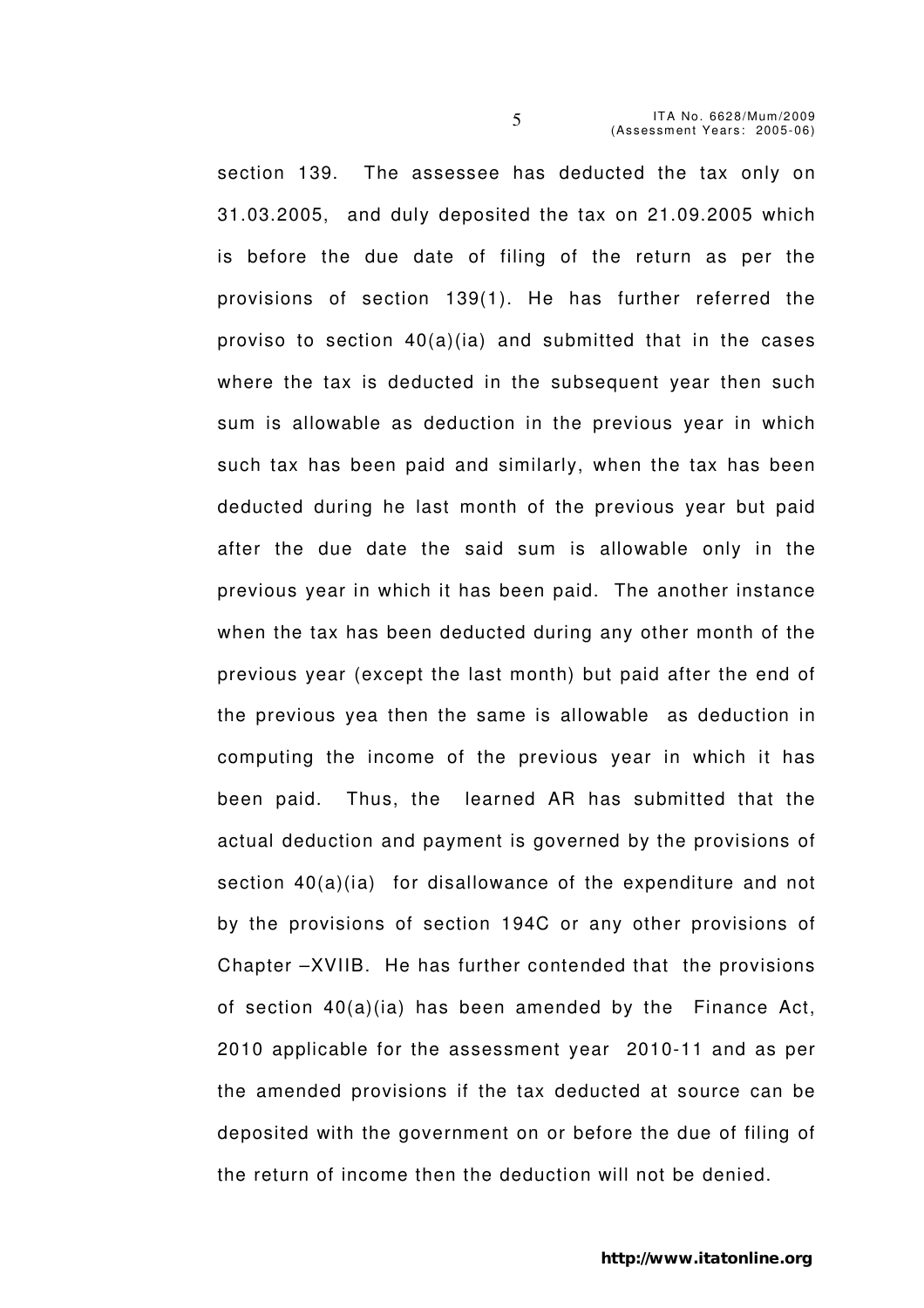8. The learned AR of the assessee has submitted that the amendment brought in to section 40(a)(ia) is remedial in nature and therefore shall be retrospective. He has relied upon the following case laws:

- i) CIT V/s Apar Industries ltd –(323 ITR 411)
- ii) CIT V/s Alom Extrusions ltd –(319 ITR 306(SC)
- iii) Allied Motors  $(P)$  Ltd V/s CIT  $-(224$  ITR 677))

9. On the other hand, the learned DR ha submitted that as per the provisions of section 194C tax is required to be deducted at source at the time of crediting of such payment to the account of the contractor or at the time of payment thereof which ever is earlier and the due date for depositing the same is 7 days from the end of the month in which the tax is deducted. Relaxation of time period in depositing the TDS is given under the provisions of section 40(a)(ia) is only in the case when the tax was deductible and deducted in the last month of the previous year which means when the tax is deductible and deducted on the close of the accounting year the same can be deposited on or before the due date of filing of the return of income under section 139(1). If it is deductible and deduced prior to the month of March then has to be deducted before the end of last month of the previous year. Section 40(a)(ia) of the Act has deterrent to the assessee to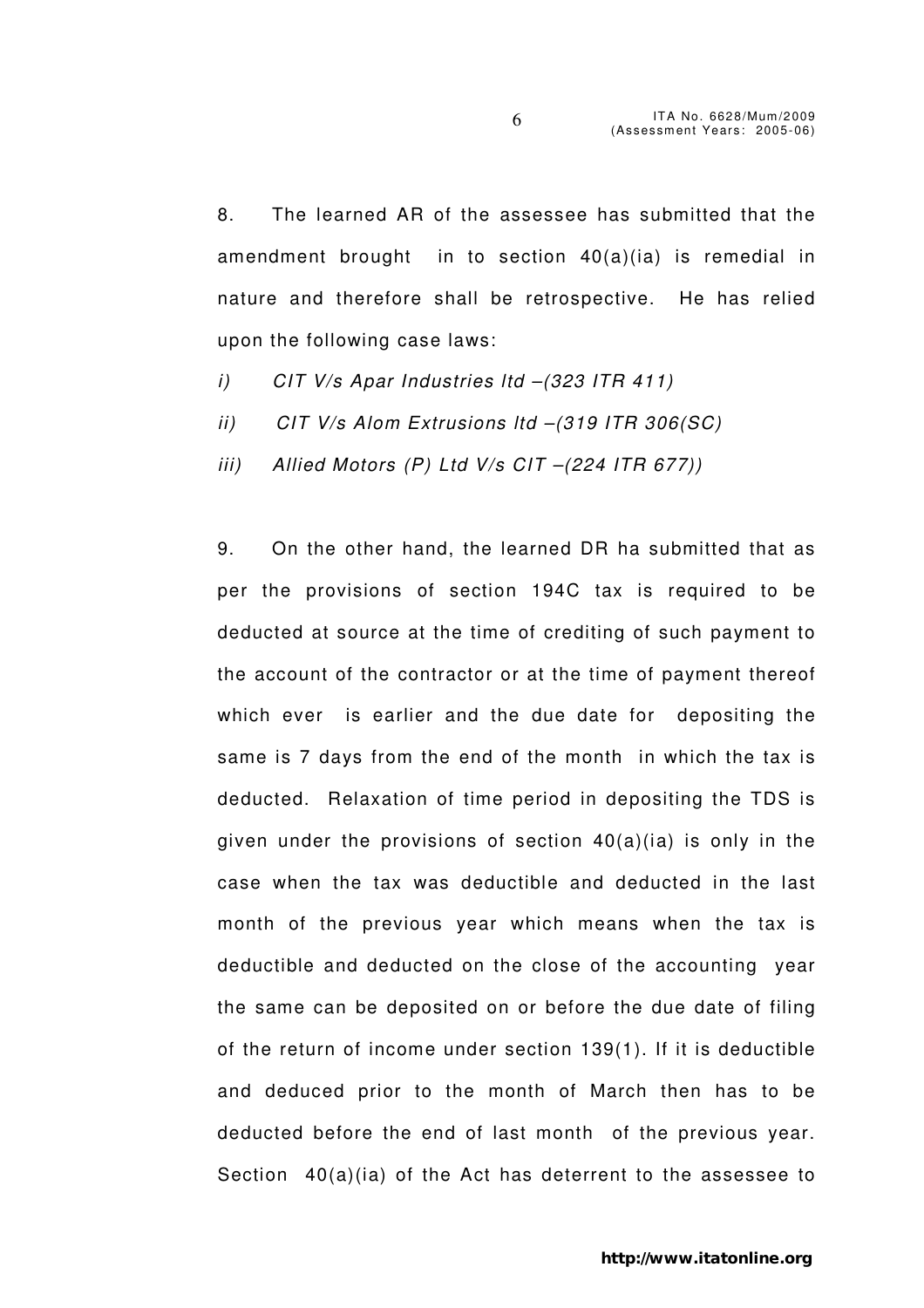ensure timely deposits of TDS in the government treasury. As far as the time of payment of deposit of the tax, the same is relaxed under the provisions of section 40(a)(ia) but deductibility and time of deduction is provided under the provisions of section 194C and other provisions of Chapter – XVII of the Act. Therefore, when the assessee in the case in hand has not deduced the tax in time and thereafter also not deposited in time from the date when it was to be deducted the provisions of section 40(a)(ia) are attracted and the expenditure so made without compliance of Chapter –XVII are to be disallowed. He has relied upon the orders of the lower authorities. He has also relied upon the decision of the Hon.Supreme Court in the case of Madurai Mils and Co.ltd. reported in 89 ITR 445 and submitted that the proviso can not enlarge the scope of the main provision when the said can be fairly and properly construed without attributing to it with effect. The learned DR has submitted that the assessee has relied upon the proviso to section  $40(a)(ia)$  in support of its claim but when the proviso can not enlarges the scope of the main provision/enactment then the proviso cannot be read in isolation and independently.

10. We have considered the rival contentions and relevant record as well as case law relied upon by both the parties. The controversy in the present case revolves around the

http://www.itatonline.org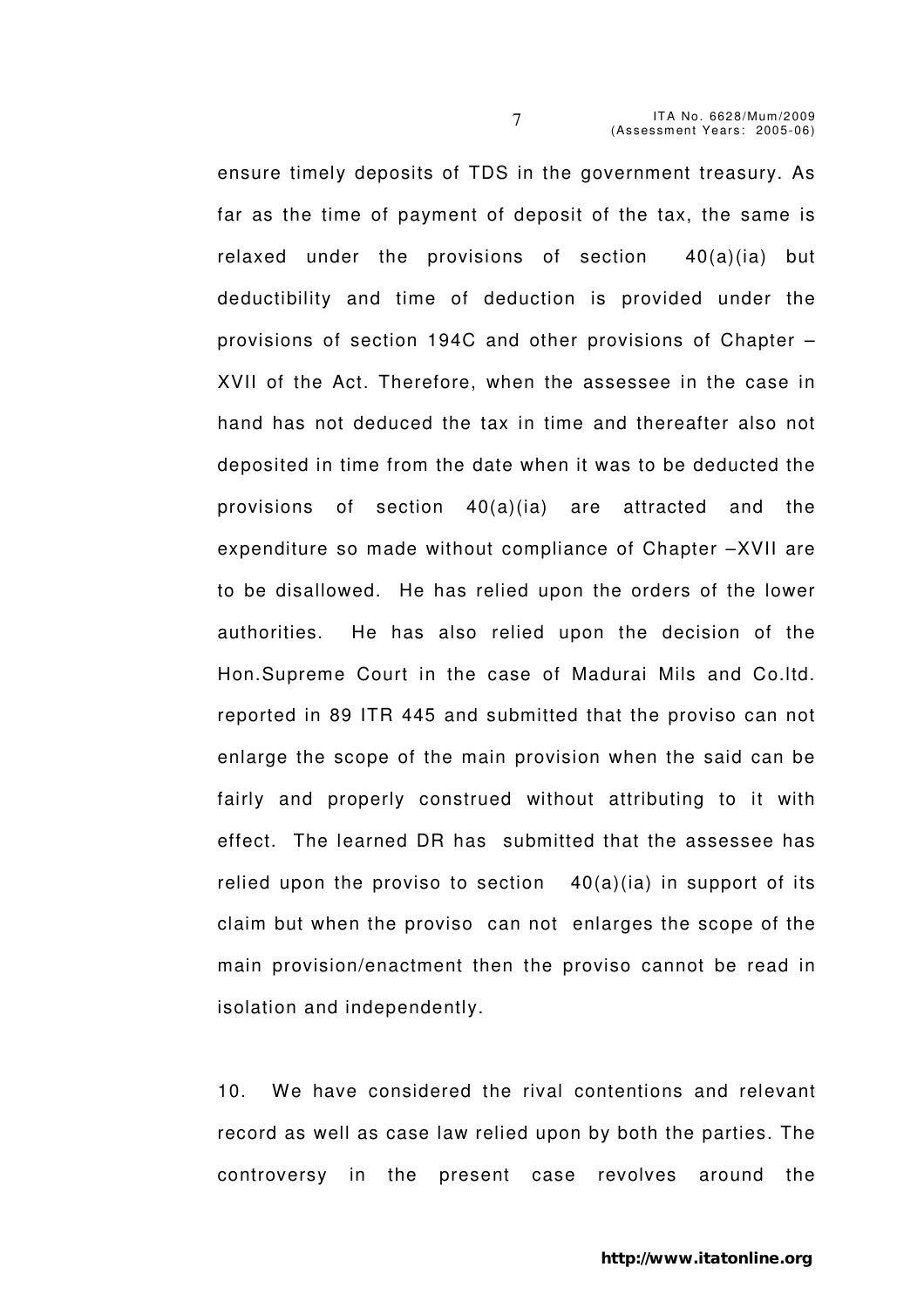applicability of the provisions of section 194C while disallowing the expenditure under the provision of section 40(a)(ia) of the Act. It is undisputed fact that the assessee made the payment to the sub-contractor during the previous year but the tax was deducted only on 31.3.2005. The AO has already allowed the deduction in respect of payment made during he month of March 2005 but disallowed the deduction in respect of the payment which were credited and made during the period other than the month of March 2005. No doubt that as per the provisions of Chapter –XVIIB and particularly section 194C as the payment under consideration are covered under the provisions of section 194C, the tax has to be deducted at the time of payment or credit of such sum in which the tax is deducted within 7 days from the end of the month and has to be deposited with the government within the period prescribed under section 194C. In case of failure of deduction of tax and/or depositing the same as per the provisions of section 194C or the provisions of chapter -XVII as the case may be, the assessee has to face the consequences as provided under the said chapter-XVII of the Act by attracting the penalty or interest. The provisions of section  $40(a)(ia)$  are in addition to the provisions of Chapter XVII as well as Chapter XXII to ensure the deduction and deposit of the TDS It is appropriate to quote the provisions of section  $40(a)(ia)$ :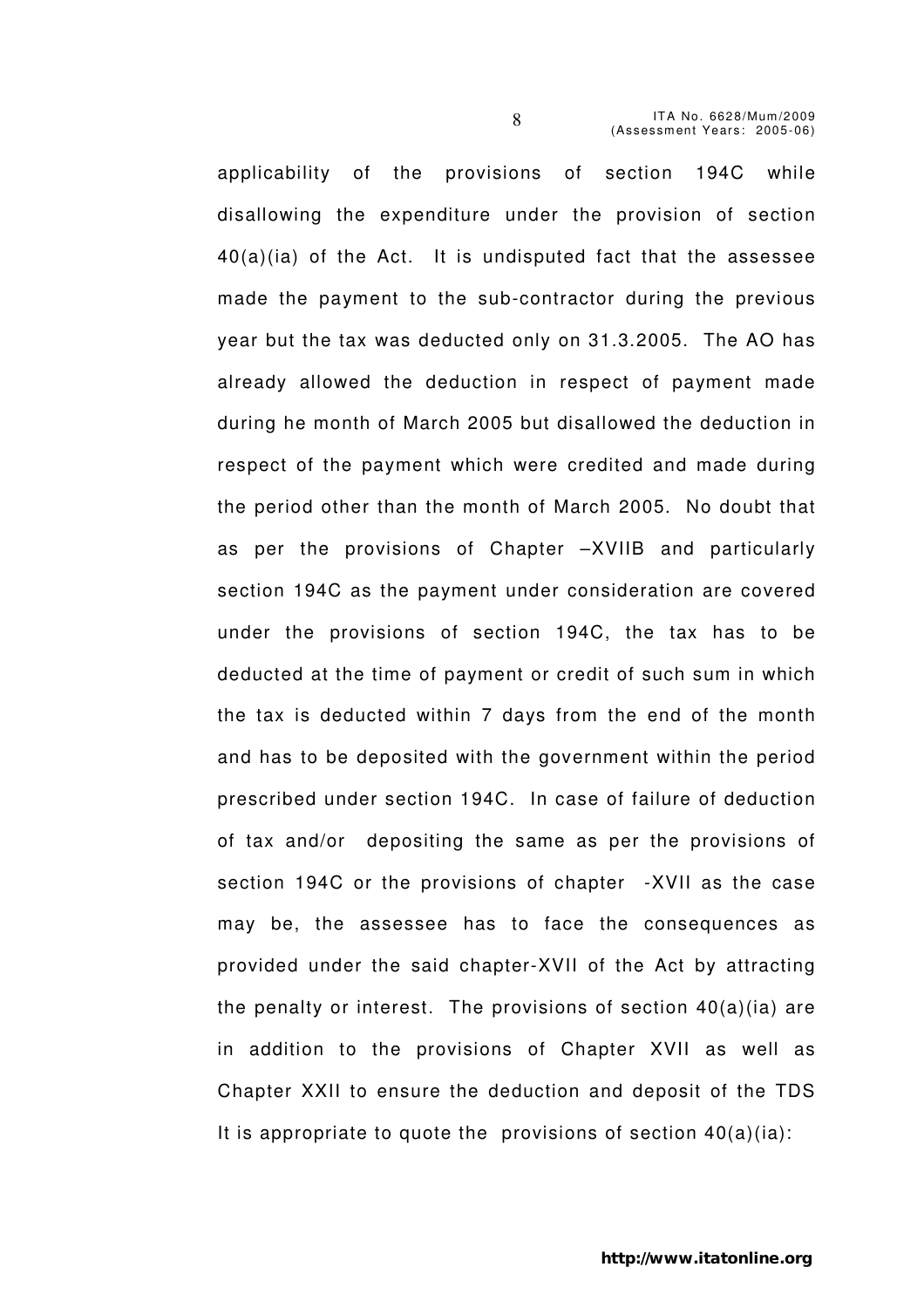*40. Notwithstanding anything to the contrary in sections 30 to 38], the following amounts shall not be deducted in computing the income chargeable under the head "Profits and gains of business or profession",—* 

 *(a) in the case of any assessee—* 

 $f(i)$ 

 *(ia) any interest, commission or brokerage, [rent, royalty,] fees for professional services or fees for technical services payable to a resident, or amounts payable to a contractor or sub-contractor, being resident, for carrying out any work (including supply of labour for carrying out any work), on which tax is deductible at source under Chapter XVII-B and such tax has not been deducted or, after deduction, <sup>71</sup>[has not been paid,—* 

 *(A) in a case where the tax was deductible and was so deducted during the last month of the previous year, on or before the due date specified in sub-section (1) of section 139; or* 

 *(B) in any other case, on or before the last day of the previous year:]* 

 *[Provided that where in respect of any such sum, tax has been deducted in any subsequent year, or has been deducted—* 

 *(A) during the last month of the previous year but paid after the said due date; or* 

 *(B) during any other month of the previous year but paid after the end of the said previous year,* 

 *such sum shall be allowed as a deduction in computing the income of the previous year in which such tax has been paid.]* 

 *Explanation.—For the purposes of this sub-clause,—* 

 *(i) "commission or brokerage" shall have the same meaning as in clause (i) of the Explanation to section 194H;* 

 *(ii) "fees for technical services" shall have the same meaning as in Explanation 2 to clause (vii) of sub-section (1) of section 9;* 

 *(iii) "professional services" shall have the same meaning as in clause (a) of the Explanation to section 194J;* 

 *(iv) "work" shall have the same meaning as in Explanation III to section 194C;* 

 *[(v) "rent" shall have the same meaning as in clause (i) to the Explanation to section 194-I;* 

 *(vi) "royalty" shall have the same meaning as in Explanation 2 to clause (vi) of sub-section (1) of section 9;]*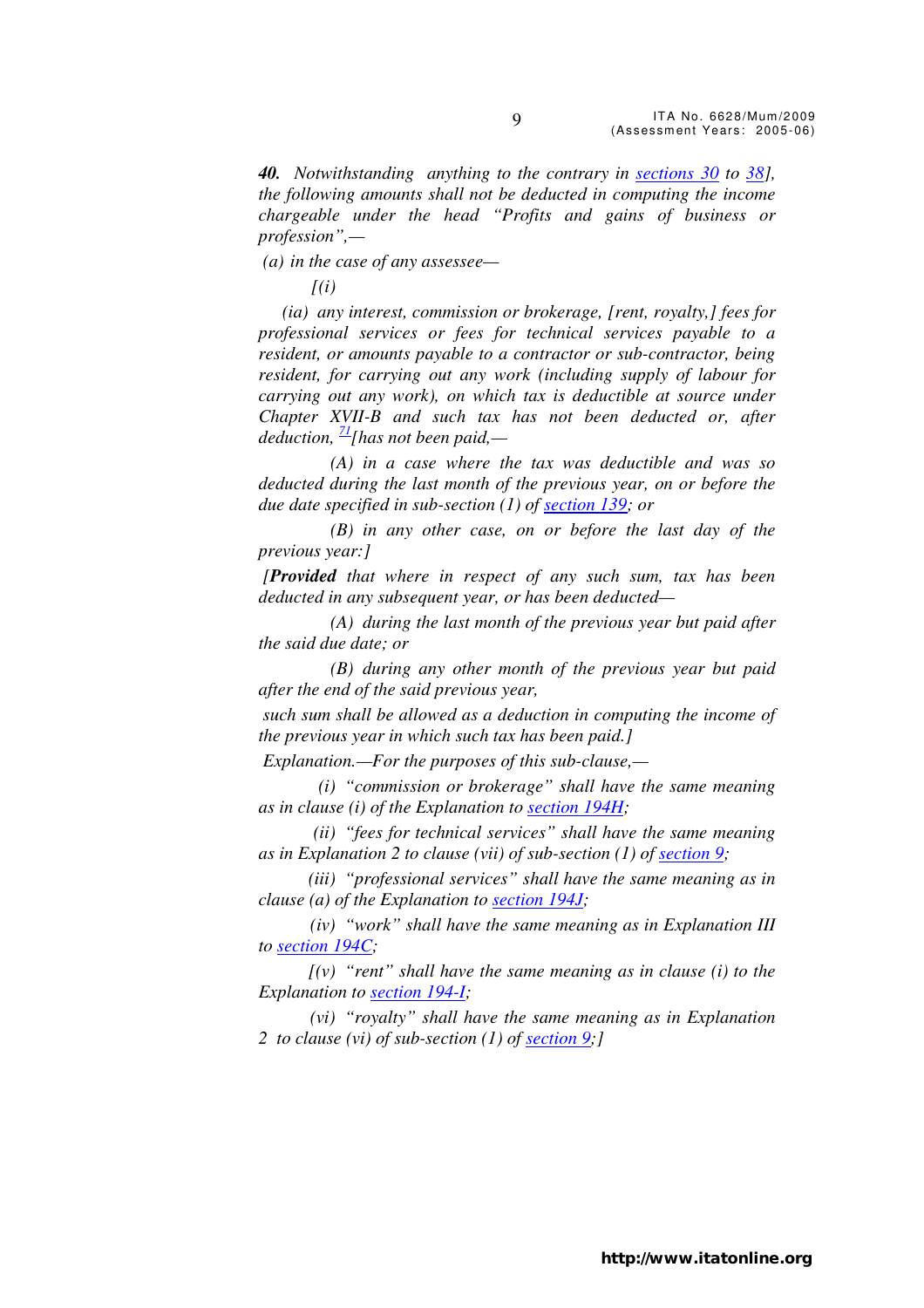11. As per the clause (ia) of sub-section (a) of Section (40) when tax is deductible at source on the payment under chapter –XVII and such tax has not been deducted or after deduction has not been paid then the said deduction is not allowable. As per the sub-clause "A" of Clause (ia) if the tax is deducted during the last month of previous year and paid on or before the due date of filing of return as per the provisions of section 139(1) then such sum shall be allowed as deduction. In the cases where the tax is deducted during previous year other than the last month of previous year but is deposited before the last day of previous year then it will be allowed as deduction. Therefore, the conditions for allowability of the deduction is prescribed under section 40(a)(ia) itself and provisions of Chapter –XVII and Section 194C under chapter XVIIB at that relevant point of time are relevant only for the purposes of ascertaining the deductibility of the tax on the payment. Once, the nature of payment is falling under the provisions of chapter –XVII/VIIB then the disallowance u/s 40(a)(ia) shall be as per the condition as provided under this section itself. The proviso to section 40(a)(ia) makes it further clear that even in the case when the tax has been deductible as per the provisions of Chapter-XVII but deducted in the subsequent year or deducted during the last month of previous year but paid after the due date u/s 139(1) or deducted during the other month of the previous year except last month but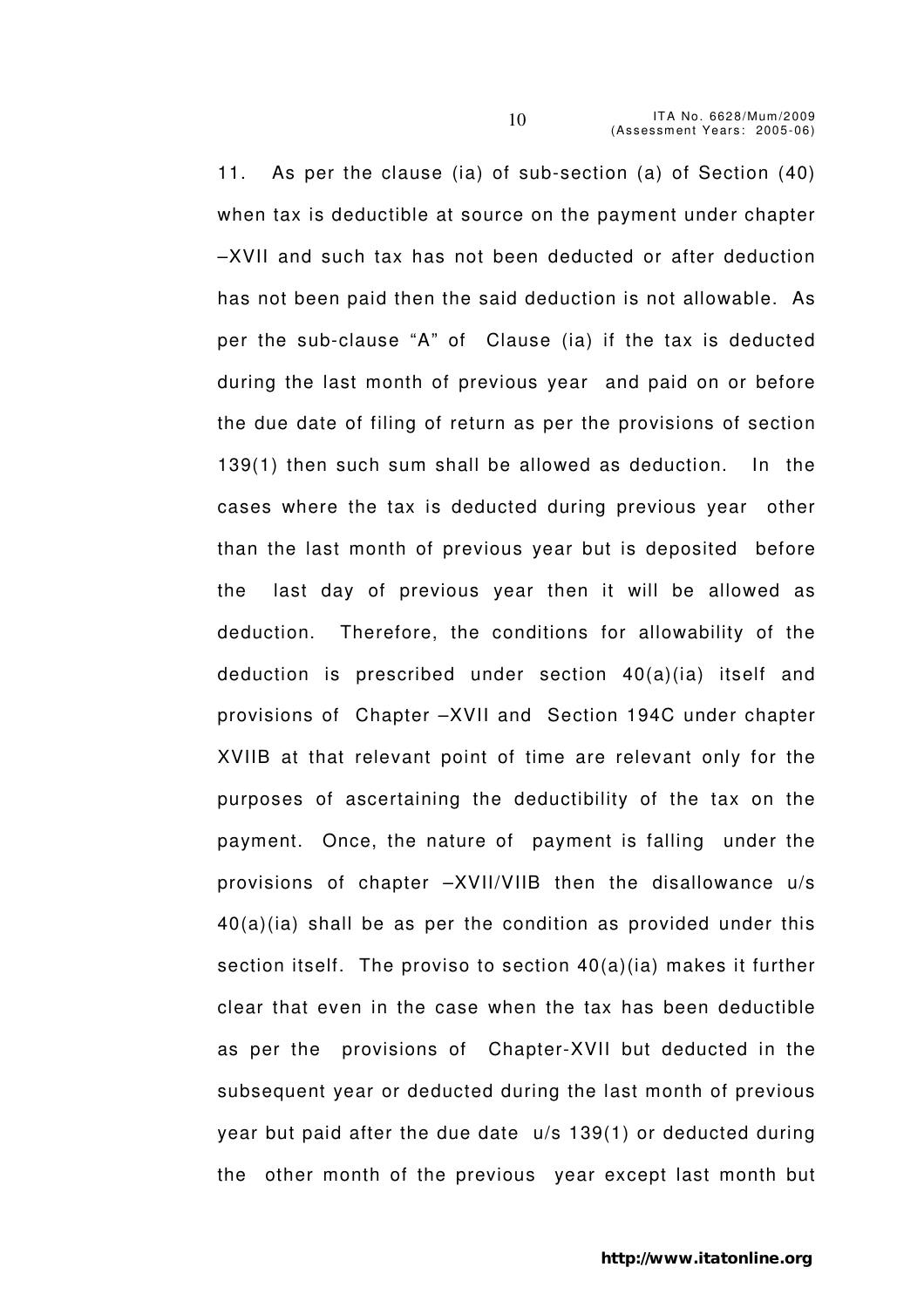paid after the end of the said previous year then the said sum shall not be allowed as deduction in computing the income of the previous year but allowed in the previous year in which the said tax has been paid. If the condition of deduction and payment prescribed u/s Chapter XVII/XVIIB are applicable for disallowance of the deduction 40(a)(ia) then the provisions of section 40(a)(ia) will be rendered as meaningless, absurdity and etios. As per the provisions of section 40(a)(ia) the deduction is disallowed only in the case when either no tax was deducted or it was not paid after deduction. But when the tax is deducted may be belatedly and deposited belatedly then deduction is allowable in the previous year in which it was so deposited. Therefore, if the provisions of section 194C with respect to the time of deduction and payments are applied for the disallowance u/s 40(a)(ia) then there will be no purpose or object for providing the certain conditions of actual deduction of tax and payment of tax u/s 40(a)(ia). In our view, the provisions of chapter XVII are relevant only for ascertaining the deductibility of the tax at source and not for the actual deduction and payment for attracting the provisions of section 40(a)(ia). Since in the case in hand when the assessee had deducted the tax in the last month of the previous year i.e March 2005 and deposited the same before the due date of filing of the retune u/s 139(1) then it is covered under clause "A" of section 40(a)(ia). Therefore when the assessee's case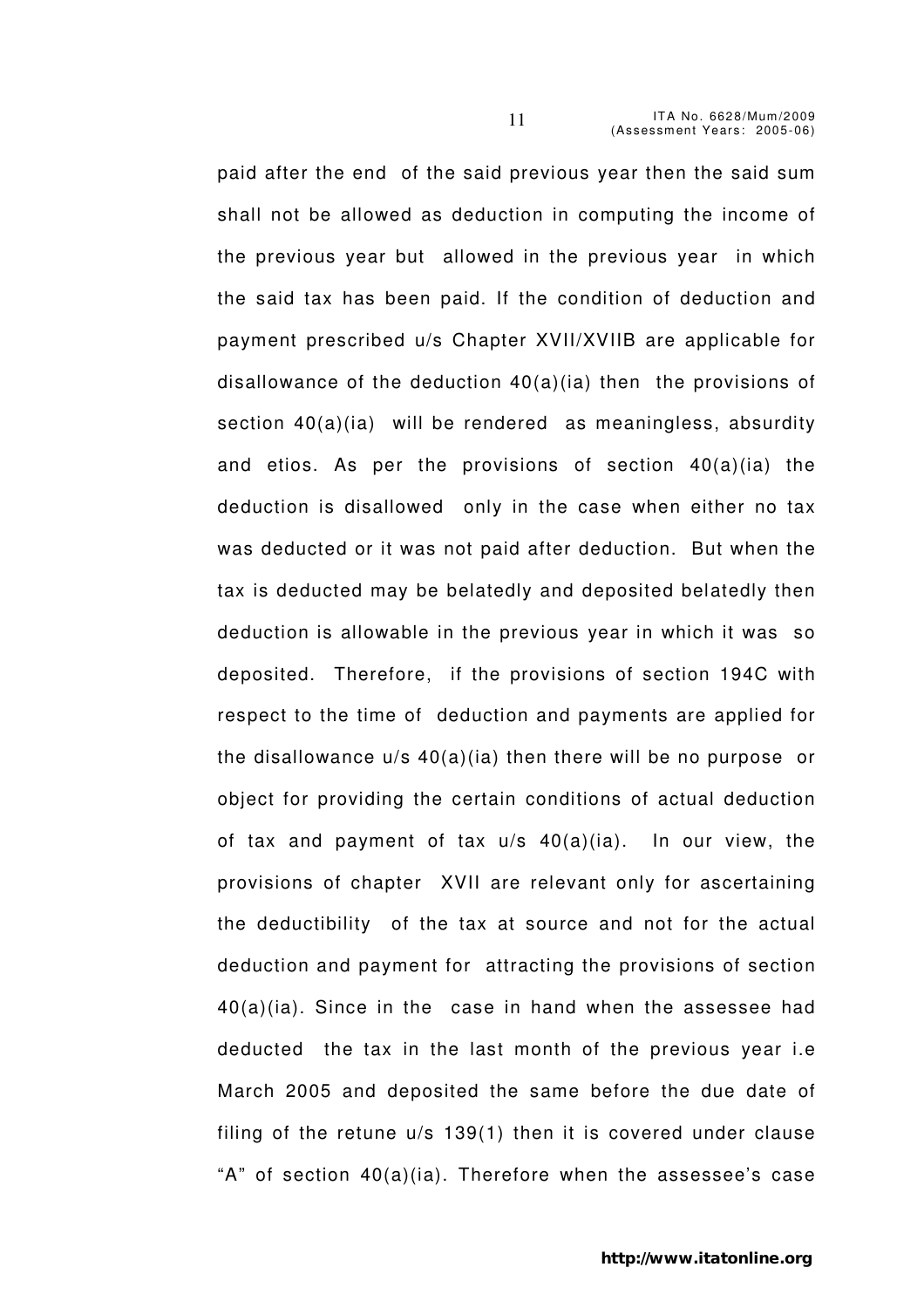covered under the main provisions of existing law then we need not to go to the issue of prospective or retrospective effect of the amendment in the provisions by the Finance Act, 2010. As regards the decision relied upon by the learned DR when the proviso to section  $40(a)(ia)$  is not contrary to the main section/enactment then the said decision will not help the case of the revenue. Even otherwise when the case of the assessee falls under the main provisions of section 40(a)(ia) then the said decision relied upon by the learned DR in the case of CIT V/s Madurai Mils and Co.ltd (supra) is not relevant. Accordingly, we set aside the orders of the lower authorities and allow the claim of the deduction of the assessee.

12. In the result, appeal of the assessee is allowed. Pronounced in the Open Court on 25.06.2010

Sd sd

(P.M.JAGTAP) (VIJAY PAL RAO) ACCOUNTANT MEMBER Mumbai, Dated 25 th June 2010 SRL:23610